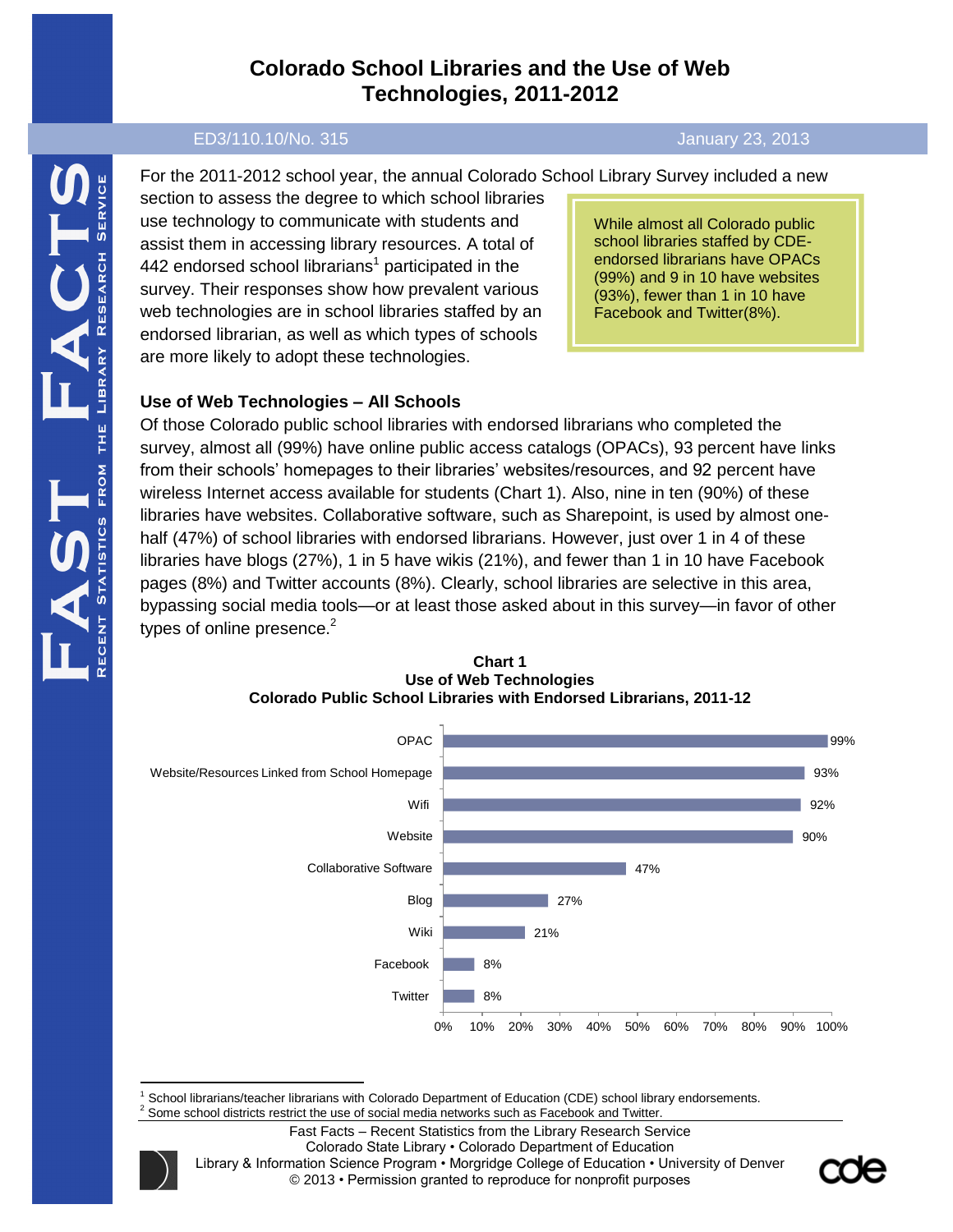## **Use of Web Technologies by Grade Level**

With the exception of libraries at combined schools (i.e., schools that combine multiple grade levels, such as K-8, within a single facility), Colorado public school libraries are on the same playing field in their use of basic web technologies. Approximately 9 out of 10 high school, middle school, and elementary school libraries with endorsed librarians have OPACs, websites, links from their schools' homepages to their libraries' websites/resources, and wireless internet access for students (Chart 2). However, middle school libraries outpace all other school library types in their use of Web 2.0 technologies. More than onehalf (57%) of middle school libraries use collaborative software, two-fifths use blogs (42%), almost one-fourth (23%) use wikis, and slightly more than 1 in 10 have Facebook pages (14%) and Twitter accounts (12%). Libraries at combined schools are the least likely to have 5 of the 9 web technologies discussed here: OPACs (98%), links from their schools' homepages (83%), websites (78%), collaborative software (38%), and Facebook (4%).



\*Library website/resources linked from school homepage

# **Use of Web Technologies by Enrollment**

Use of web technologies by Colorado public school libraries with endorsed librarians also varies according to enrollment (Chart 3). Libraries serving schools with enrollments of 1,000 or more (large schools) are most likely to have all of the web technologies except for blogs, wikis, and Twitter. Libraries that serve schools with enrollments between 500 and 999 are most likely to have blogs and wikis, but are either equivalent to or fall behind the large